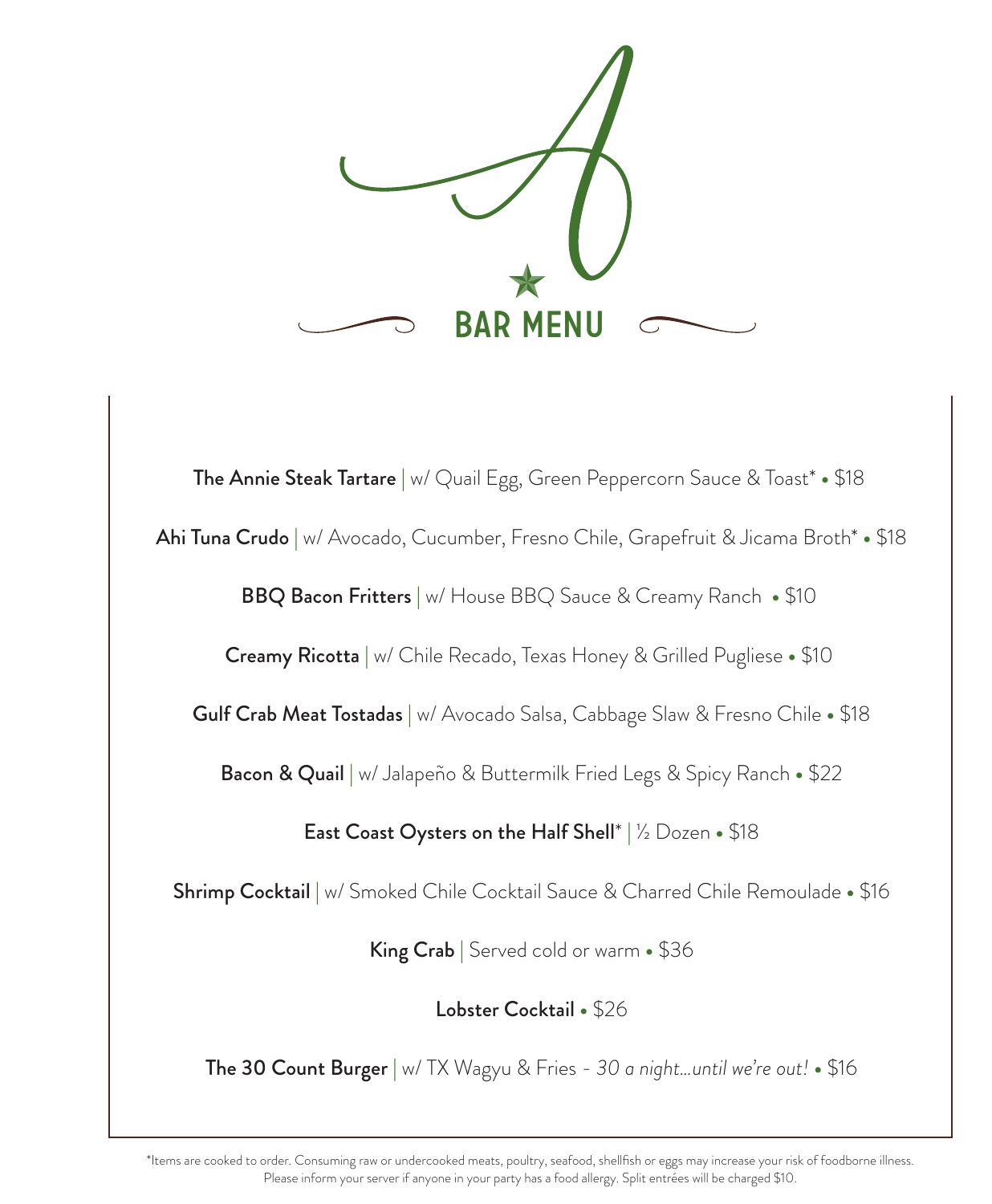

**Madame Butterfly •** \$15 Tequila, Canton Ginger, Coconut Milk, Kaffir Lime

**Meet Me on the Eastside •** \$14 Hendrick's Gin, Fresh Cucumber, Lime, Mint

**Dreamsicle •** \$14 White Rum, Dry Curaçao, Orange Mathilde XO, Vanilla, Cream, Lemon

**Campfire Old Fashioned •** \$18 Balcones Brimstone Whiskey, St. George NOLA Coffee Liqueur, Cinnamon Demerara Syrup, Mole and Orange Bitters

> **Post Oak Boulevardier •** \$15 Bulleit Bourbon, Hibiscus-Infused Campari, Cocchi Torino Vermouth

> > **Almost Famous •** \$15 El Silencio Mezcal, Yellow Chartreuse, Aperol, Lime

**Borderline Martini •** \$16 St. George Green Chile Vodka, Green Chartreuse, Chareau Aloe

**My Tie •** \$16 Clément Rhum Agricole, Smith & Cross Rum, Dry Curaçao, Toasted Almond Orgeat, Lime

> **Annie Margarita •** \$15 Tequila Ocho Blanco, Italicus Bergamot, Gran Gala, Lime

**Our Daiquiri •** \$15 Smith & Cross Rum, Plantation Dark Pineapple Rum, Lime

**Don't Slip •** \$15 Bumbu Rum, Tempus Fugit Crème de Banane, Lime

**Whatamelon Margarita •** \$14 Espolòn Tequila, Fresh Watermelon, Lime, Mint

> **Dr. Feelgood •** \$14 Bourbon, Ginger, Lemon, Honey

**The Top Crusta •** \$14 Pierre Ferrand 1840 Cognac, Curacao, Lemon, Luxardo Maraschino, Ango Bitters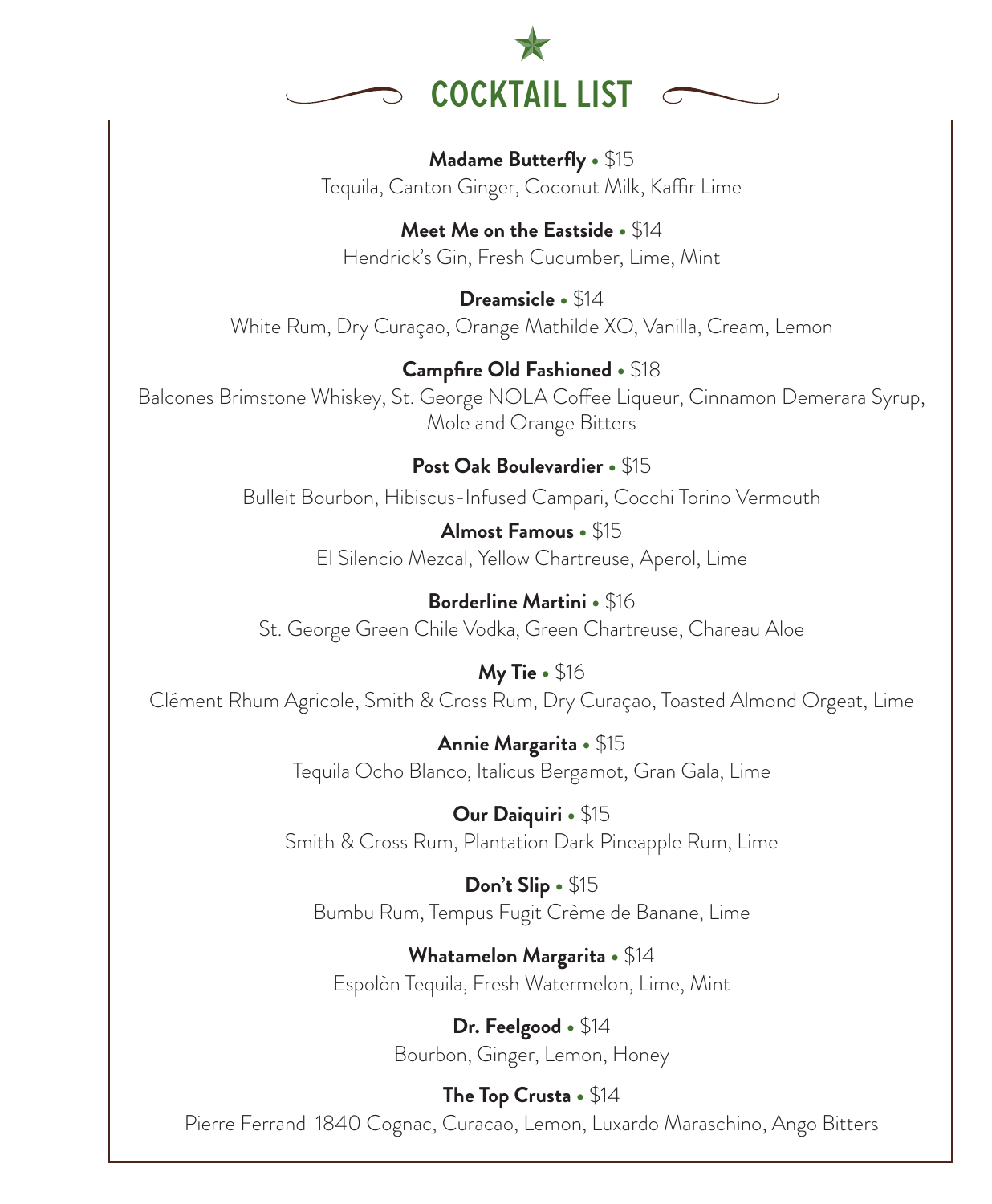

### **APERITIF**

∢

*Aromatized wines & other oerings to be enjoyed before your meal. To be served neat or on the rocks.* 

| Poe Winery 'D'Sange' Blood Orange Vermouth   Napa, NV | \$10 |
|-------------------------------------------------------|------|
| Matthiasson 'No. 3' Barrel Aged Vermouth   Napa, NV   | \$14 |
| C. N. Kopke 10 Year White Port   Oporto, Portugal, NV | \$10 |

#### **CELEBRATE WITH BUBBLES**

*6oz.*

*2oz.*

| Paladin 'Millesimato', Glera   Prosecco, Italy, 2017                            | \$12 |
|---------------------------------------------------------------------------------|------|
| Cave Mont Blanc '1187', Prie Blanc   Valle D'Aosta, Italy, NV                   | \$13 |
| <b>Bisol 'Cartizze' Glera</b>   Cartizze, Prosecco, Italy, NV                   | \$21 |
| Robert Serol 'Turbullent' Rosé of Gamay   Roannaise, France, NV                 | \$13 |
|                                                                                 |      |
| Jean Paul Brun, Blanc des Blancs   Burgundy, France, NV                         | \$15 |
| <b>Ruinart, Brut Blanc</b>   Reims, France, NV                                  | \$27 |
| Veuve Clicquot 'Yellow Label', Brut Blanc   Epernay, France, NV                 | \$29 |
| Laherte Frères 'Ultradition', Rosé of Pinot Noir   Chavot-Courcourt, France, NV | \$24 |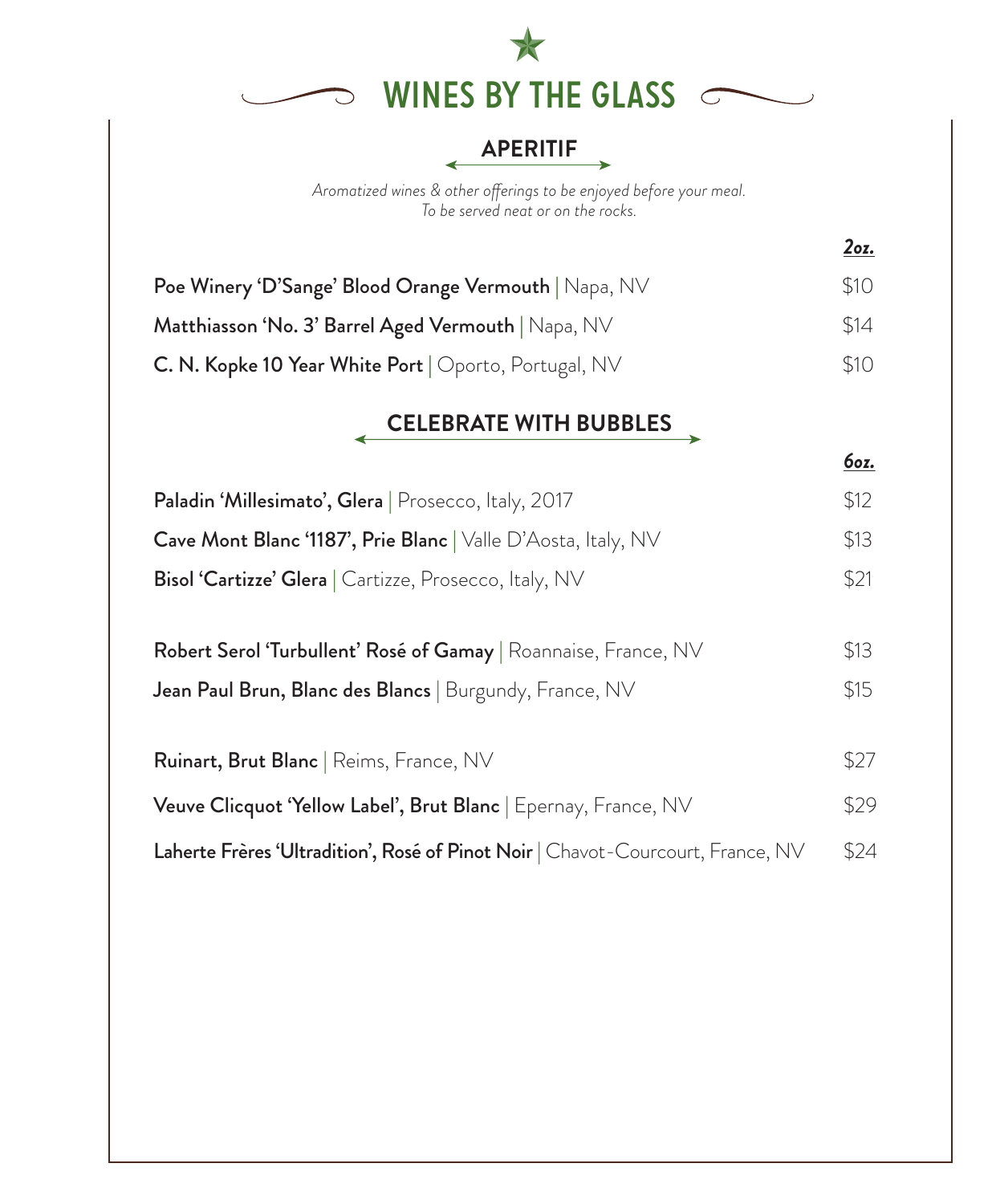

#### **WHITE & ROSE**

 $\rightarrow$ 

*6oz.*

| Chateau de la Ragotière, Melon de Bourgogne   Muscadet, Loire, France, 2018       | \$8  |
|-----------------------------------------------------------------------------------|------|
| Ovum 'Big Salt' Demi-Sec Riesling Blend   Willamette Valley, Oregon, 2018         | \$12 |
| Abbazia di Novacella, Pinot Grigio   Alto Adige, Italy, 2016                      | \$14 |
| Leeuwin Estate 'Siblings', Sauvignon Blanc & Semillon   Margaret River, Australia | \$14 |
| Dagueneau, Sauvignon Blanc   Pouilly-Fume, France, 2017                           | \$15 |
| Tremblay 'Petit Chablis', Chardonnay   Burgundy, France, 2018                     | \$14 |
| Presqu'ile, Chardonnay   Santa Barbara County, California, 2017                   | \$16 |
| David Ramey, Chardonnay   Russian River Valley, California, 2016                  | \$21 |
| Domaine Gassier 'Esprit', Rosé of Grenache   Provence, France, 2018               | \$12 |

# **RED**

| Anthony Thevenet, Gamay Noir   Morgon, France, 2016                     | \$14 |
|-------------------------------------------------------------------------|------|
| Sokol Blosser, Pinot Noir   Willamette Valley, Oregon, 2016             | \$18 |
| Domaine Matrot, Pinot Noir   Burgundy, France, 2016                     | \$21 |
| Rubinelli Vajol 'Classico' Corvina Blend   Valpolicella, Italy, 2016    | \$13 |
| Bedrock 'Old Vine', Unoaked Zinfandel   California, 2018                | \$16 |
| Ar.Pe.Pe. 'Rosso di Valtellina' Nebbiolo   Valtellina, Italy, 2014 1.5L | \$14 |
| Achaval Ferrer, Malbec   Mendoza, Argentina, 2017                       | \$16 |
| Guelbenzu 'Evo', Tempranillo Blend   Navarra, Spain, 2011               | \$17 |
| Andrew Will, Merlot   Columbia Valley, Washington, 2016                 | \$18 |
| Trefethen 'Double T', Cabernet Blend   Oak Knoll, California, 2016      | \$16 |
| Moulin de Tricot 'Haut-Médoc', Bordeaux Blend   Bordeaux, France, 2016  | \$19 |
| Mount Veeder, Cabernet Sauvignon   Napa, California, 2016               | \$26 |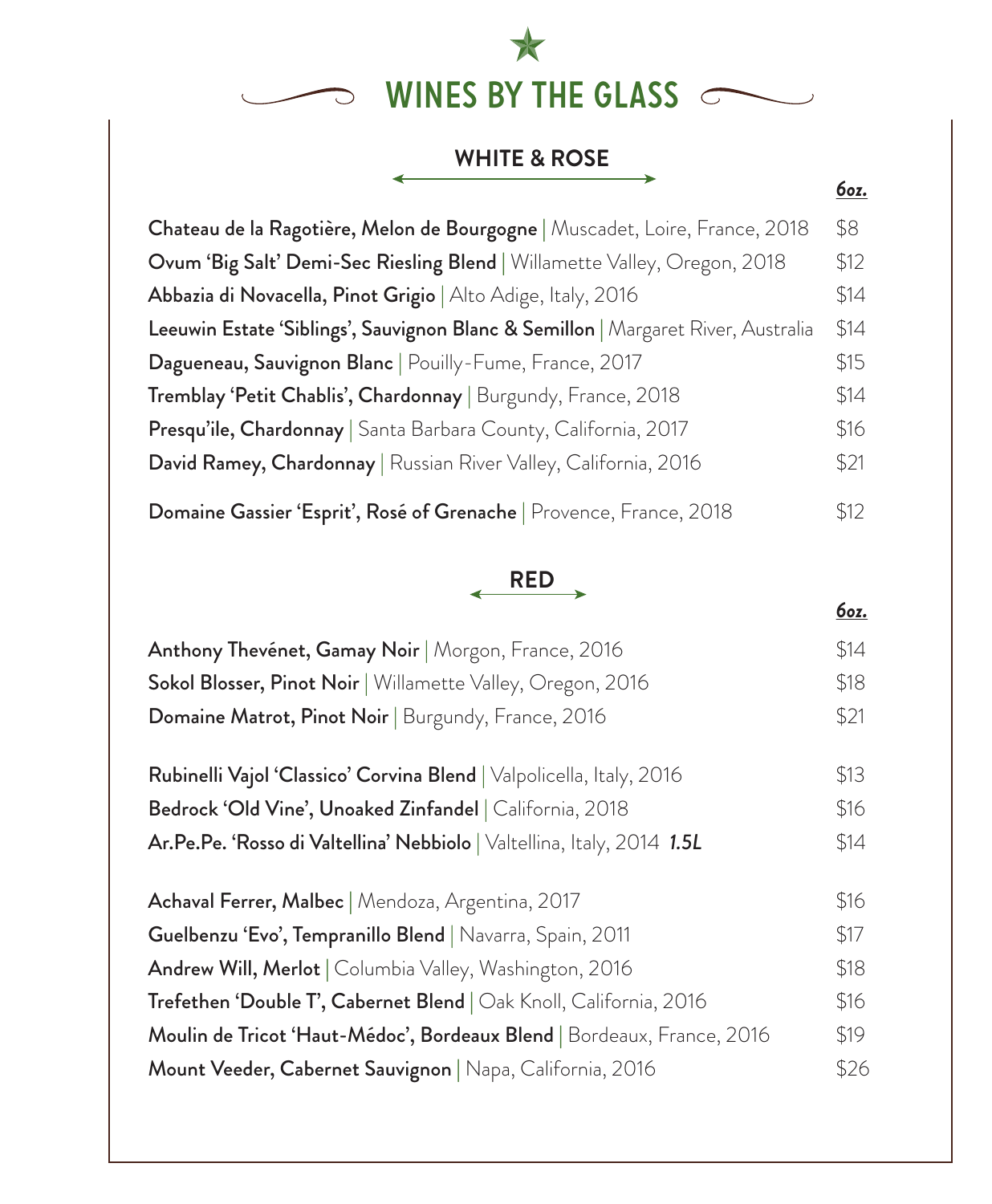

| <b>BEER</b>             | <b>TYPE</b>   | % ABV       | <b>PRICE</b> |
|-------------------------|---------------|-------------|--------------|
| Stella Artois           | Lager         | $\varDelta$ | \$8          |
| Dos Equis               | Lager/Pilsner | 4.2         | \$7          |
| <b>Bombshell Blonde</b> | Blonde Ale    | 5.3         | \$8          |
| Art Car                 | <b>IPA</b>    | 7.2         | \$8          |
| <b>Yellow Rose</b>      | <b>IPA</b>    | 6.8         | \$8          |
| Love Street             | Kolsch        | 4.9         | \$8          |
| St. Arnold Amber        | Red Ale       | 5.5         | \$8          |
| Hitachino White Ale     | Witbier       | 5.5         | \$10         |
| Magners Irish Cider     | Cider         | 4.5         | \$8          |
| Michelob Ultra          | Light Lager   | 4.2         | \$7          |
| <b>Bud Light</b>        | Light Lager   | 4.2         | \$7          |
| <b>Shiner Bock</b>      | Bock          | 4.4         | \$7          |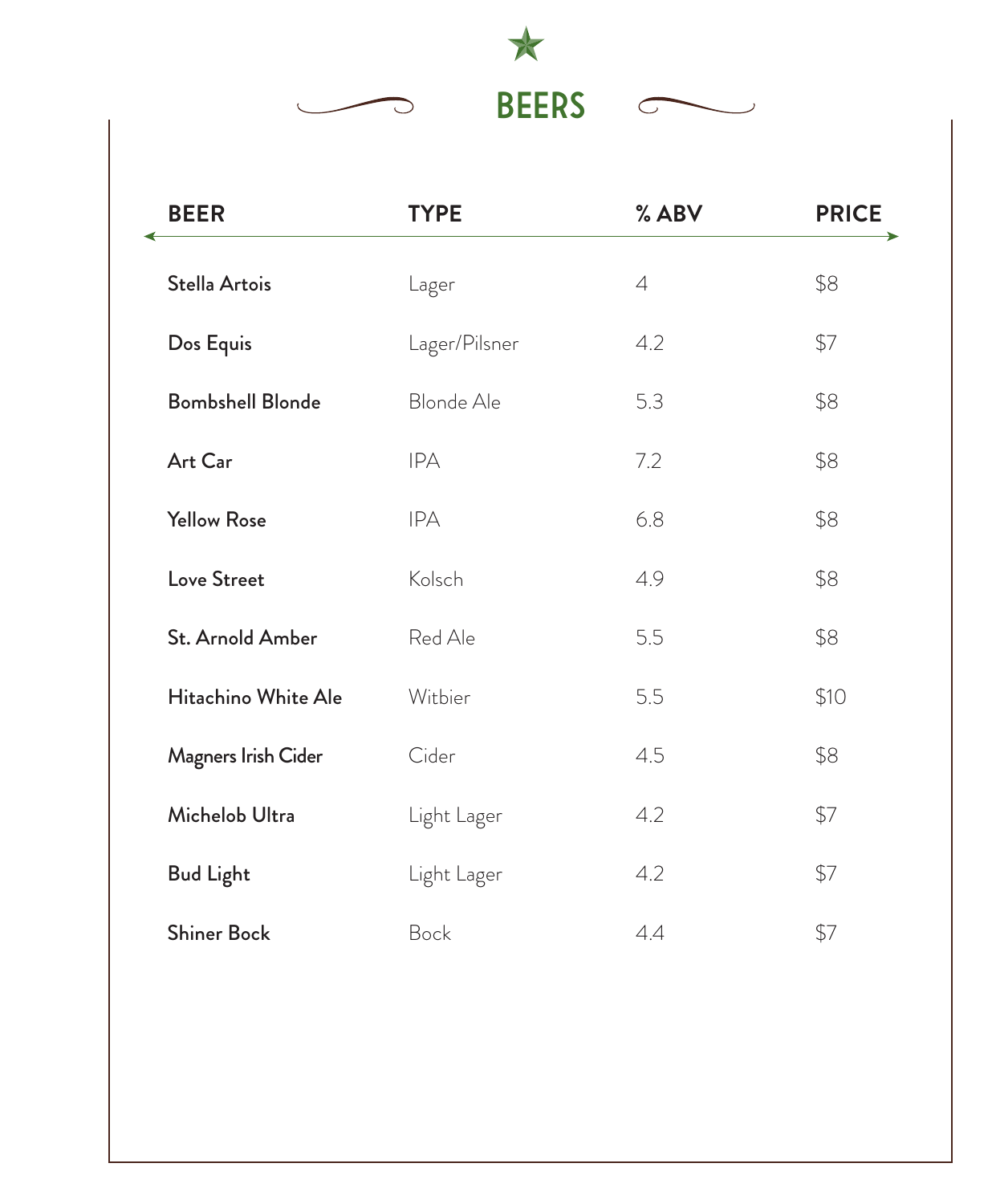





Appleton Estate Rare Blend 12 Yr. **•** \$12

Bumbu **•** \$14

Cana Brava 7 Yr. **•** \$13

Clément Vsop Agricole **•** \$15

Diplomático Riserva Exclusiva **•** \$14

El Dorado Superior 12 Yr. **•** \$14

Flor De Caña 4 Yr. White **•** \$10

J. Wray Gold **•** \$10

Kraken Black Spiced **•** \$10

Leblon Cachaça 800 **•** \$10

Mount Gay Eclipse Silver **•** \$11

Plantation 3 Stars **•** \$10

Plantation Dark **•** \$10

Plantation Dark Pineapple **•** \$12

Ron Zacapa 23 Solera **•** \$15

Rhum J.M V.O. **•** \$14

Rhum J.M White **•** \$11

Santa Teresa 1796 Solera **•** \$15

Smith & Cross Navy Strength Jamaican **•** \$12

Wray & Nephew Overproof **•** \$11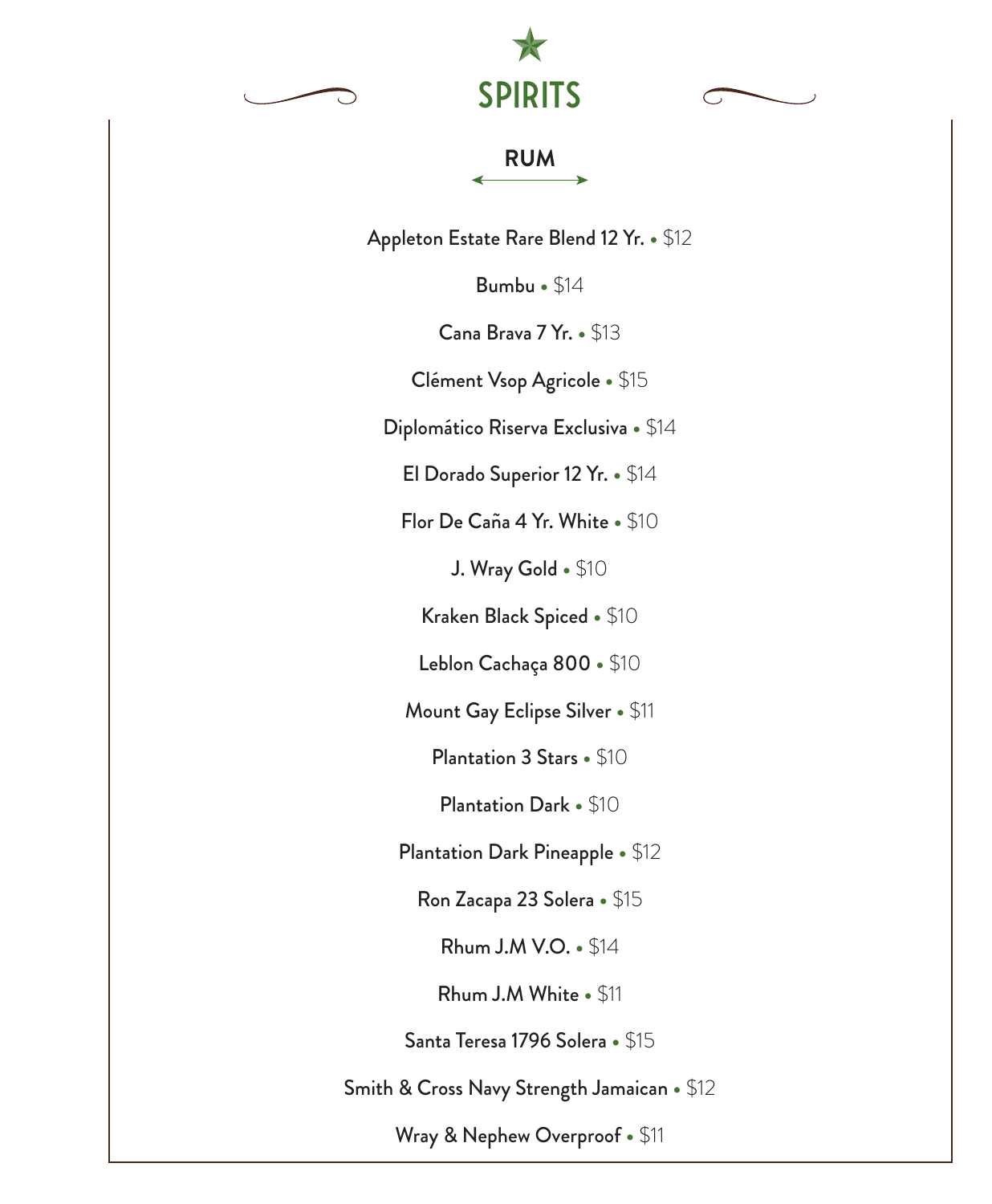



# **TEQUILA**

Don Julio Blanco **•** \$14

Don Julio Reposado **•** \$15

Don Julio Anejo **•** \$15

El Silencio Mezcal Espadín **•** \$10

Espolòn Blanco **•** \$10

Espolòn Reposado **•** \$11

G4 Blanco **•** \$14

G4 Repo **•** \$16

G4 Anejo **•** \$20

Herradura Blanco **•** \$13

Herradura Anejo **•** \$15

Ocho Plata **•** \$14

Ocho Anejo **•** \$17

Ocho Reposado **•** \$16

Ocho Double Anejo **•** \$16

Siembra Blanco **•** \$13

Veneno Plata **•** \$20

Veneno Extra Anejo **•** \$42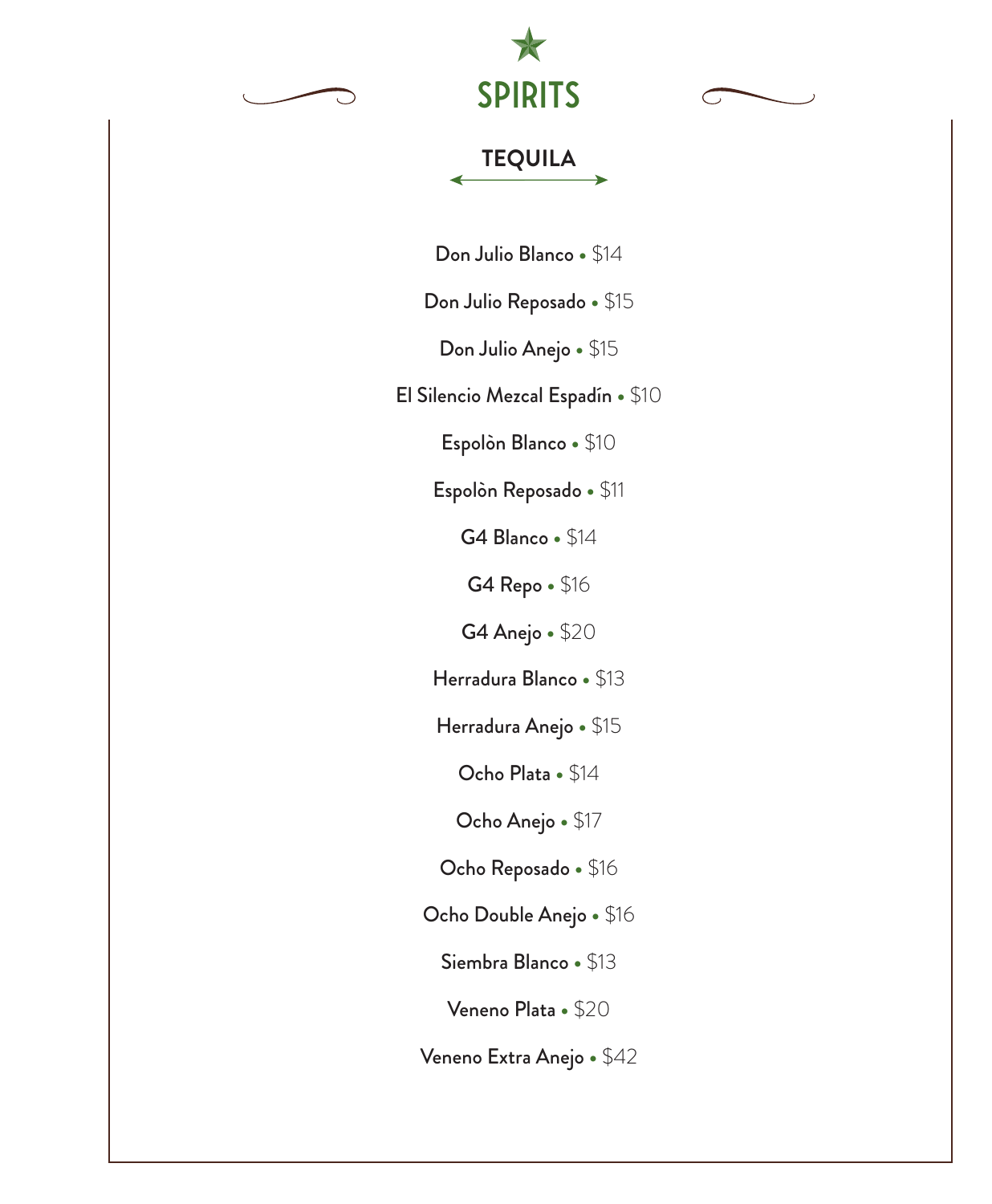





### **VODKA**

Grey Goose **•** \$13 Ketel One Dutch 800 **•** \$12 Tito's **•** \$12 Ketel One Botanical Grapefruit & Rose **•** \$12 Ketel One Botanical Peach & Orange Blossom **•** \$12 Ketel One Citroen **•** \$12 Deep Eddy Ruby Red **•** \$10 Monopolowa **•** \$10 St. George Green Chile **•** \$12 Belvedere **•** \$13

**GIN**

Bombay Sapphire **•** \$12 Aviation **•** \$12 Hendrick's **•** \$11 Monkey 47 **•** \$21 Tanqueray London Dry **•** \$11 St. George **•** \$12 Bols Genever Malt **•** \$18 The Botanist Dry **•** \$13 Fords **•** \$10 Ransom Old Tom **•** \$12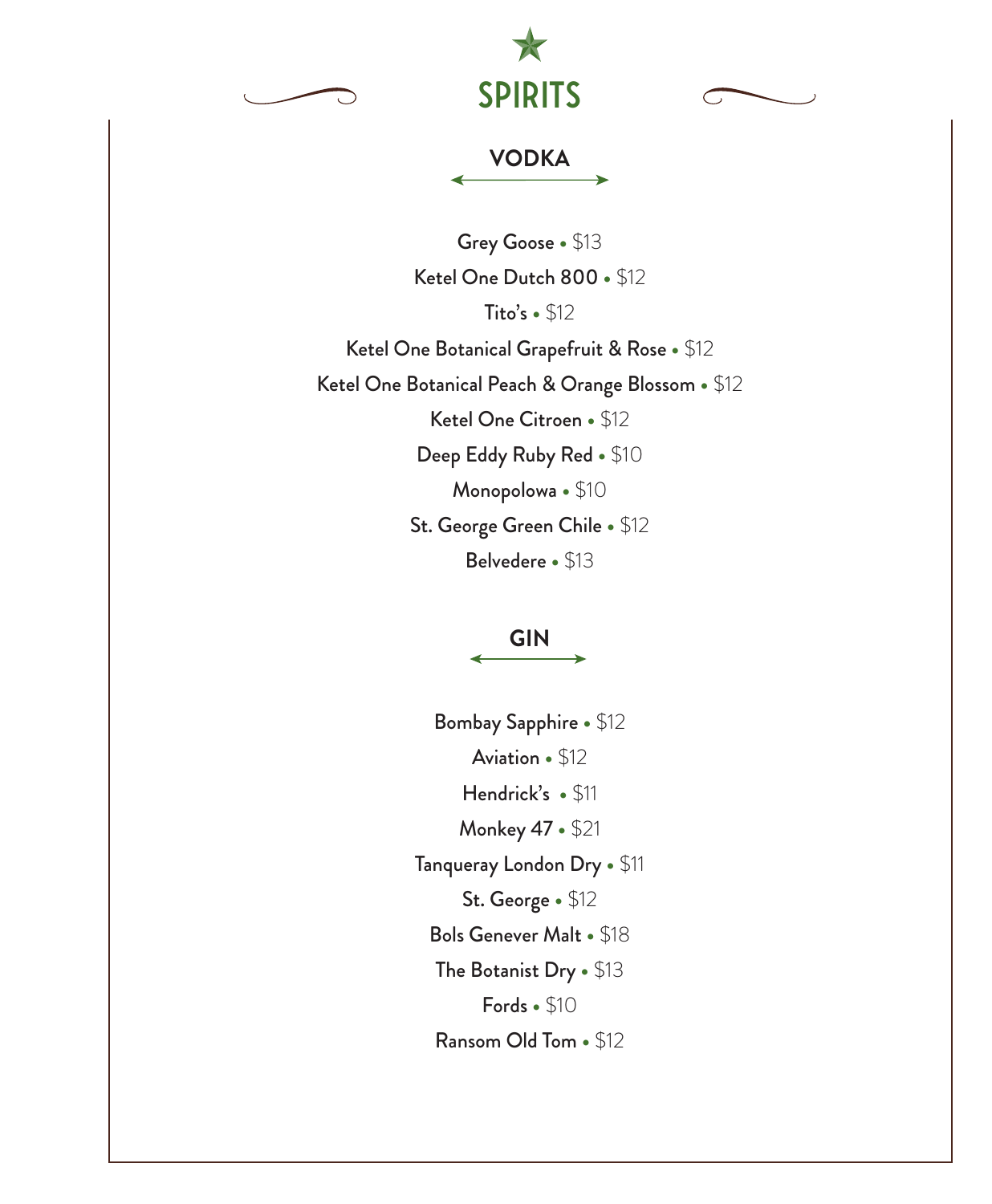





Ardbeg Single Malt 10 Yr. **•** \$16

The Balvenie Caribbean Cask 14 Yr. **•** \$19

The Balvenie Single Barrel Sherry Cask 15 Yr. **•** \$25

The Balvenie DoubleWood 12 Yr. **•** \$18

Chivas Regal 12 Blended **•** \$14

Dewar's White Label Blended **•** \$13

Glenfiddich Single Malt 14 Yr. **•** \$18

Glenfiddich Single Malt 21 Yr. **•** \$38

Glenlivet Double Oak 12 Yr. **•** \$17

J&B Blended **•** \$10

Johnnie Walker Black 12 Yr. **•** \$14

Johnnie Walker Blue **•** \$42

Lagavulin 16 Yr. **•** \$24

The Macallan Double Cask 12 Yr. **•** \$20

The Macallan Double Oak Cask 12 Yr. Gold **•** \$18

The Macallan Sherry Oak Cask 12 Yr. **•** \$22

The Macallan Sherry Oak Cask 18 Yr. **•** \$48

The Macallan Sherry Oak Cask 25 Yr. **•** \$255

The Macallan Special Edition No. 4 **•** \$35

Monkey Shoulder **•** \$10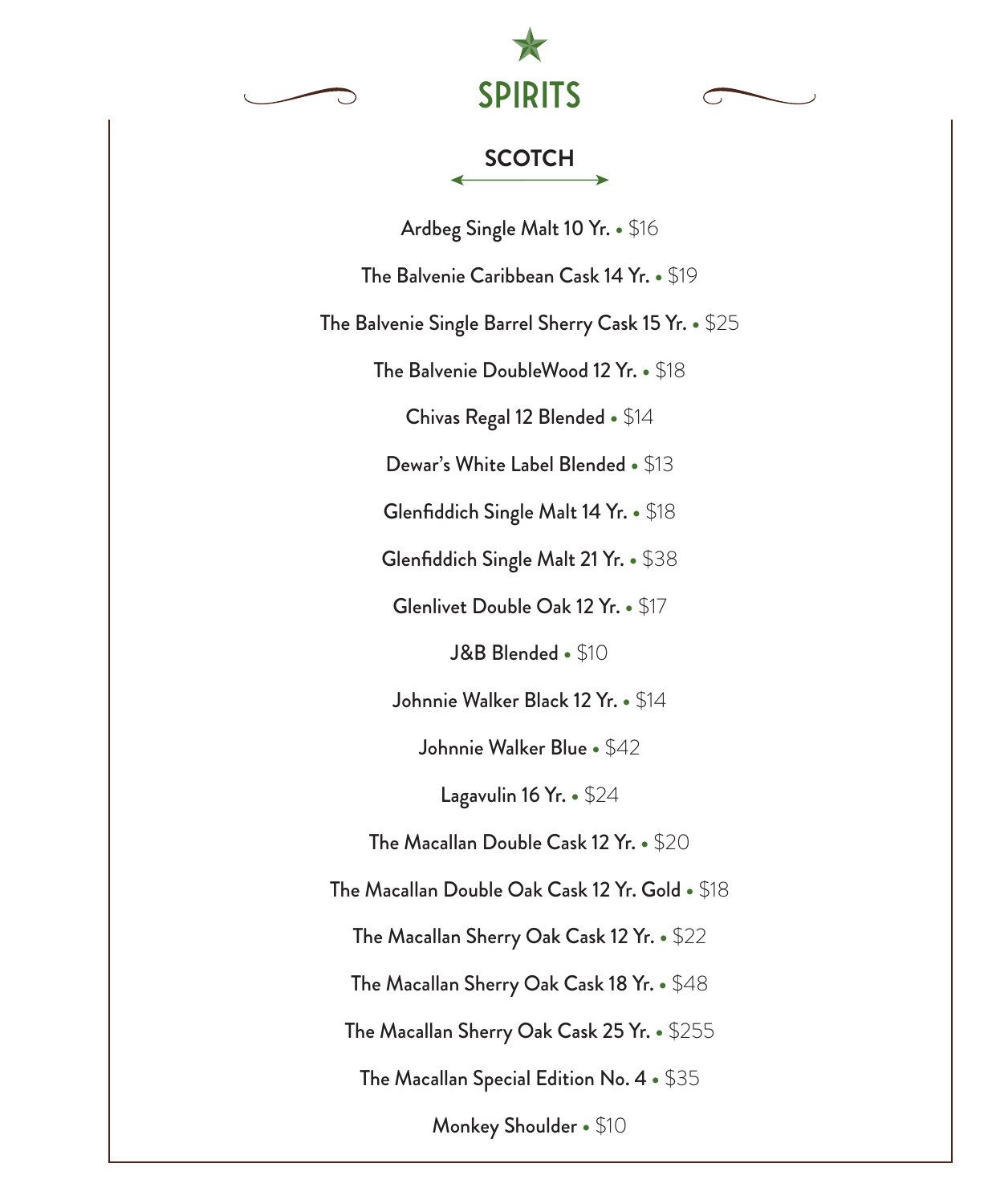



# **BOURBON**

Balcones Baby Blue **•** \$13 Balcones Brimstone **•** \$15 Blanton's Kentucky **•** \$18 **Buffalo Trace • \$11** Eagle Rare Kentucky Straight **•** \$12 Garrison Bros Cowboy **•** \$40 Garrison Bros Texas Small Batch **•** \$20 George T Stagg **•** \$32 Herman Marshall Tx **•** \$13 Knob Creek **•** \$13 Maker's Mark **•** \$13 Willett Pot Still Reserve **•** \$16 Woodford Reserve Kentucky Small Batch **•** \$14

#### **RYE**

Balcones Rye 100 Proof **•** \$14 Bulleit **•** \$11 Michter's Sour Mash **•** \$13 Old Overholt **•** \$10 Redemption **•** \$10 Rittenhouse **•** \$11 Russels Straight Rye **•** \$14 WhistlePig 10 Yr. **•** \$14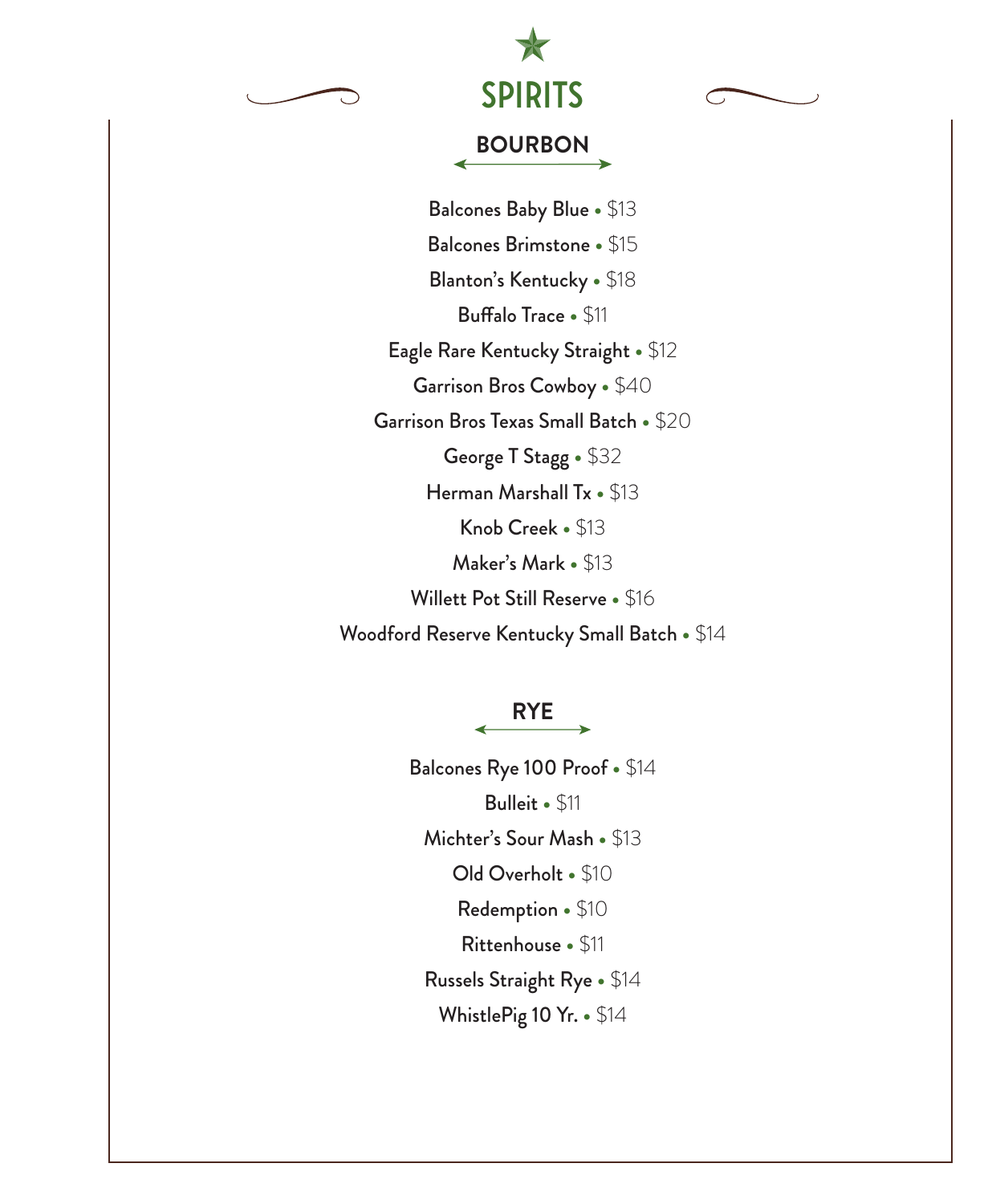



#### **WHISKEY**

Crown Royal **•** \$11

Hibiki Harmony Japanese **•** \$18

High West Campfire Blend **•** \$16

Jack Daniels Black **•** \$10

Jameson Irish **•** \$10

Midleton Very Rare Irish **•** \$40

Pappy Van Winkle 10yr **•** \$34

Skrewball Peanut Butter **•** \$10

Suntory Toki Japanese **•** \$14

Tullamore D.E.W. **•** \$11

TX Blended Texas **•** \$11

Yellow Rose Blended **•** \$13

Yellow Rose Single Malt **•** \$15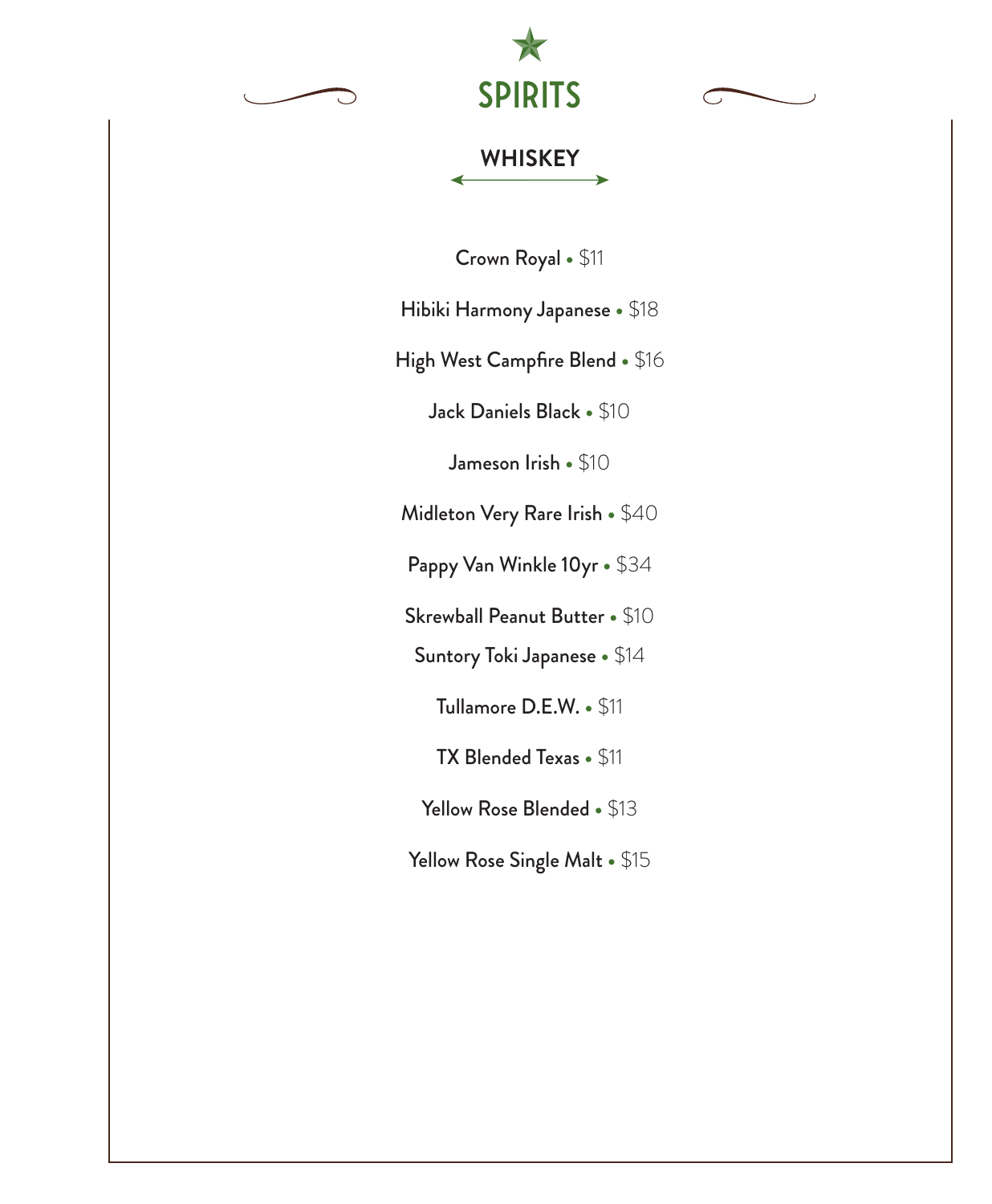SPIRITS

# **APÉRITIF & DIGESTIF**

Amaro Montenegro Aperol Averna Amaro Campari Cynar Artichoke Fernet Branca Lillet Rose Lillet White Pernod Absinthe Green Chartreuse Yellow Chartreuse

Velvet Falernum Amaretto Disaronno Baileys Irish Cream Chambord Royale Dolce Cilento Limoncello Frangelico Grand Marnier Kahlúa Licor 43 Ramazzoti Amaro



Courvoisier V.S.O.P. **•** \$12 Pierre Ferrand Original 1840 **•** \$14 Remy Martin V.S.O.P. **•** \$24 Kelt XO **•** \$35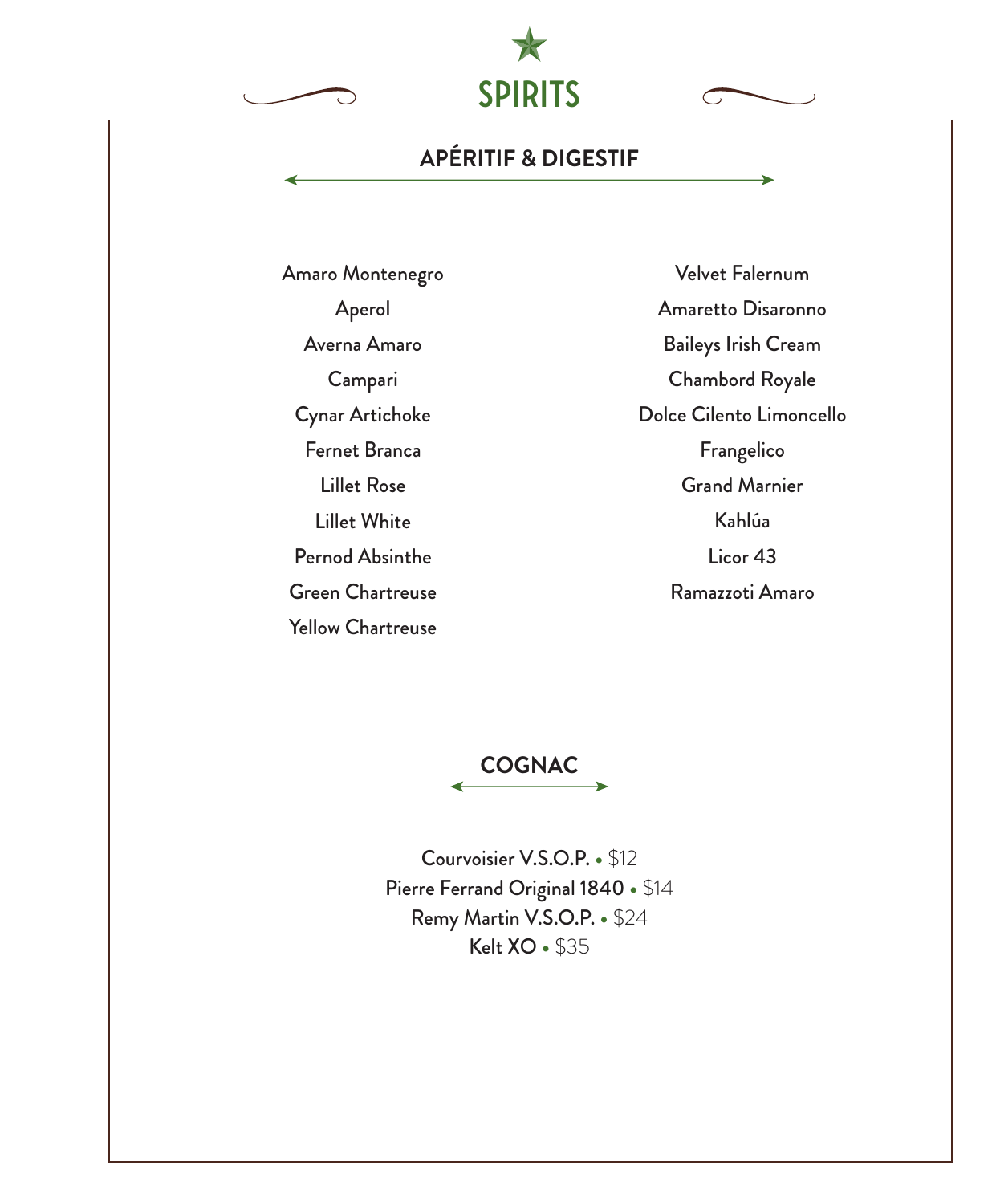

Pecan Pie | Butter Pecan Ice Cream & Caramel Sauce **•** \$12

Flourless Chocolate Cake | Chocolate Coffee Mousse w/ Candied Orange **•** \$12

Apple Rum Cake | Vanilla Ice Cream w/ Caramel & Crème Anglaise **•** \$10

Bread Pudding | Toasted Walnuts & Caramel w/ Fresh Strawberries **•** \$10

Seasonal Berry Grunt | Vanilla Ice Cream & Berry Coulis **•** \$10

Vanilla Bean Cheesecake | Candied Pecans, Chocolate Fudge & Dulce de Leche **•** \$12

The Annie Sundae | Vanilla & Chocolate Ice Cream, Brownie Bites, Pralines, Marshmallow Fluff Topped w/ Churros • \$9

Lemon Cake | Lemon Curd & Blueberry Compote **•** \$10

Fresh Berries | w/ Sweet Crème Fraiche **•** \$12

CBM | Chocolate Chip Cookies, Fudge Brownies & Shaken Milk **•** \$10